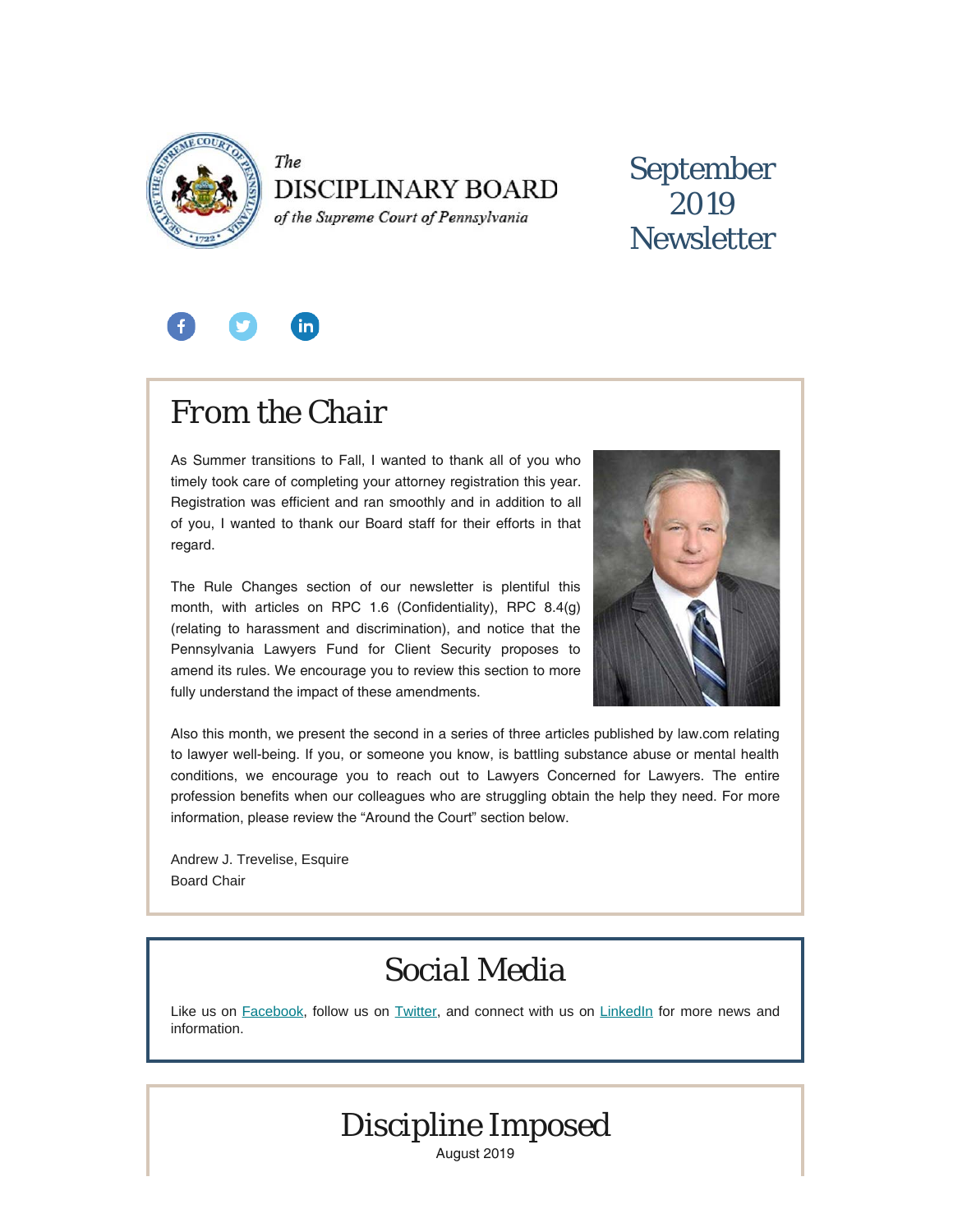

## *Rule Changes*

#### **Supreme Court Adopts Confidentiality Exception for Court Ordered or Legally Required Disclosure**

By [order dated August 15, 2019,](http://www.pacourts.us/assets/opinions/Supreme/out/Order%20Entered%20-%2010410542175330482.pdf?cb=1) the Supreme Court of Pennsylvania [amended Rule 1.6](http://www.pacourts.us/assets/opinions/Supreme/out/Attachment%20-%2010410542175330327.pdf?cb=1) of the Pennsylvania Rules of Professional Conduct to assure that lawyers who are directed by tribunals or required by law to disclose confidential information will not violate the confidentiality rule by doing so.

The Rules of Professional Conduct were adopted based on the [American Bar Association's Model](https://www.americanbar.org/groups/professional_responsibility/publications/model_rules_of_professional_conduct/model_rules_of_professional_conduct_table_of_contents/) [Rules of Professional Conduct](https://www.americanbar.org/groups/professional_responsibility/publications/model_rules_of_professional_conduct/model_rules_of_professional_conduct_table_of_contents/). At issue is a provision in [Model Rule 1.6\(b\)](https://www.americanbar.org/groups/professional_responsibility/publications/model_rules_of_professional_conduct/rule_1_6_confidentiality_of_information/) which establishes an exception to the confidentiality requirements in that rule:

*(b) A lawyer may reveal information relating to the representation of a client to the extent the lawyer reasonably believes necessary:*

*\* \* \**

*(6) to comply with other law or a court order …*

Subsection 6 was not in the initial draft of Model Rule 1.6, and was not incorporated into the Pennsylvania Rules of Professional Conduct when they were adopted in 1988. The prior Disciplinary Rule regarding confidentiality, [DR 4-101](https://www.law.cornell.edu/ethics/aba/mcpr/MCPR.HTM#4-101), contained a provision that lawyers could reveal confidences and secrets when permitted under Disciplinary Rules or required by law or court order, but when Pennsylvania adopted a version of the Model Rules of Professional Conduct, this language was not carried over into the language of RPC 1.6. Comments (18) and (21) to the rule address what a lawyer should do if required by law or ordered to reveal confidential information, but only direct the lawyer to discuss the matter with the client without providing guidance for what the lawyer should do if the client insists on maintaining confidentiality adversely to the requirements of the law or court order.

In 2002, upon a recommendation arising from the report of the [Ethics 2000 Commission](https://www.americanbar.org/groups/professional_responsibility/policy/ethics_2000_commission/) for updates in the Model Rules, the ABA [amended Rule 1.6](https://www.americanbar.org/groups/professional_responsibility/policy/ethics_2000_commission/e2k_rule16h/) to add the exception in Subparagraph 6. Subsequently, 46 states and the District of Columbia followed suit and amended their rules to incorporate the new exception. However, the Pennsylvania rule was never presented to or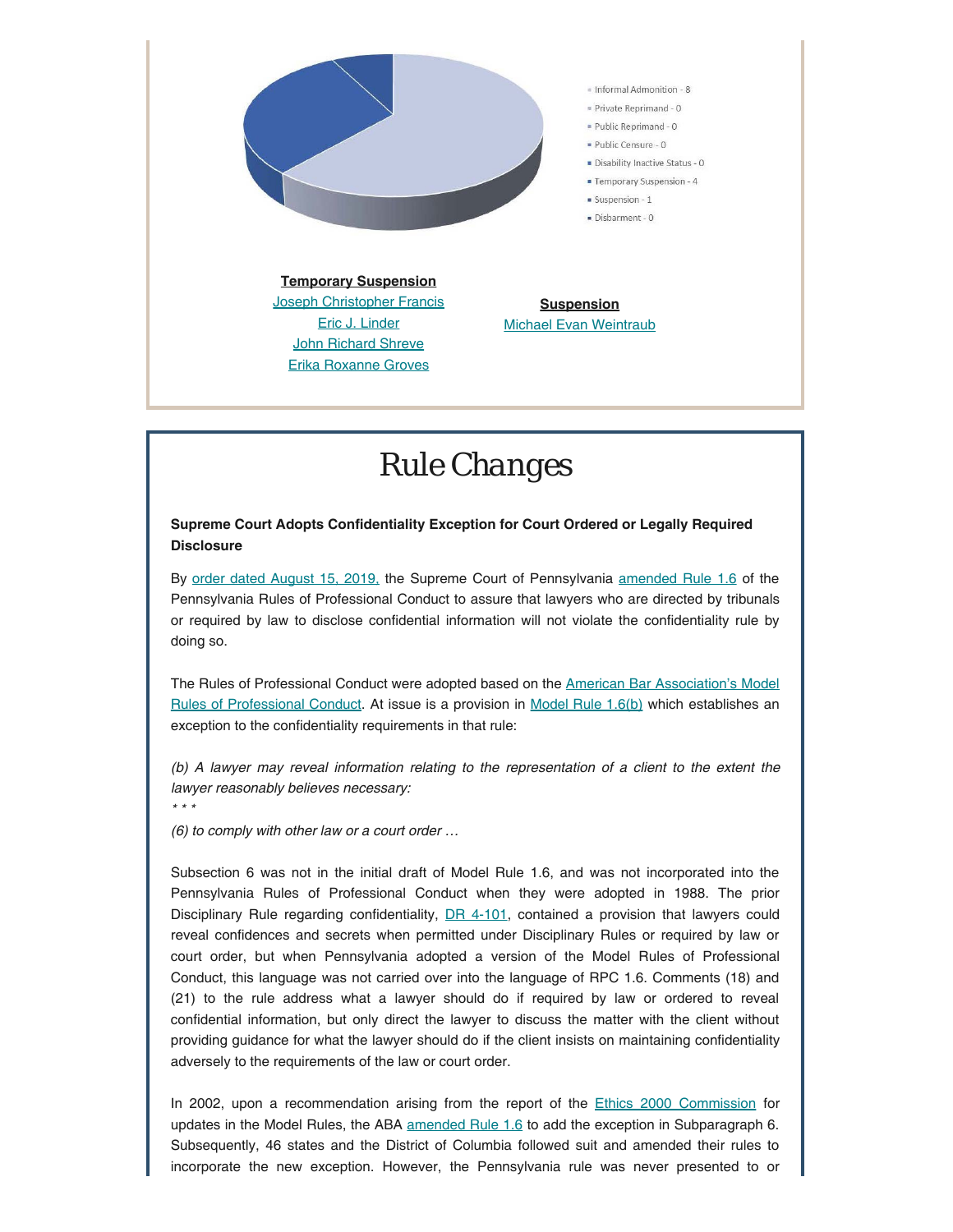amended by the Supreme Court of Pennsylvania to reflect this change.

The matter came to the Board's attention in connection with border law enforcement. The Board learned that under Federal law, border officials are lawfully entitled to demand access to information on electric devices of persons crossing the border. This raised the possibility that officials could obtain access to confidential client information stored on those devices. Lawyers engaging in international travel could find themselves in a difficult position. Either they would have to refuse to allow inspection of their devices, putting them at risk of violating Federal law, or allow access, which would technically violate Rule 1.6. The amendment to Rule 1.6 allows lawyers to comply with applicable law or court order without risk of ethical issues for violating confidentiality requirements.

#### **Disciplinary Board Seeks Comments on Proposed Harassment and Discrimination Rule**

The Disciplinary Board is seeking comments on a proposed addition to [Rule 8.4](https://www.padisciplinaryboard.org/for-attorneys/rules/rule/3/the-rules-of-professional-conduct#rule-260) of the Rules of Professional Conduct, regarding lawyer misconduct. The proposal would add a new Subsection (g) to the Rule, addressing harassment and discrimination in the course of practice of law. The proposal is published at [49 Pa.B. 4941](https://www.pabulletin.com/secure/data/vol49/49-35/1309.html) (8/31/19). Comments received on or before **September 30, 2019** will be considered. [Read More](https://www.padisciplinaryboard.org/news-media/news-article/1144/disciplinary-board-seeks-comments-on-proposed-harassment-and-discrimination-rule) . . .

#### **Lawyers Fund for Client Security Seeks Comments on Proposed Rule Changes**

The Pennsylvania Lawyers Fund for Client Security published a set of proposed amendments to its rules. The proposal appears at [49 Pa.B. 4542](https://www.pabulletin.com/secure/data/vol49/49-33/1229.html) (8/14/2019). The comment period ended **August 31, 2019.** [Read More](https://www.padisciplinaryboard.org/news-media/news-article/1145/lawyers-fund-for-client-security-seeks-comments-on-proposed-rule-changes) . . .

### *Articles of Interest*

#### **Lawyers Face Epidemic of Loneliness**

One of the hazards of a profession built on adversity and prizing competitive skill is that it often leaves the individual feeling isolated and lonely. [An article at law.com](https://www.law.com/2019/05/28/battling-an-epidemic-of-loneliness-among-lawyers/) [free subscription required] notes that mental health experts have identified a near epidemic of loneliness among lawyers, who find that the nature of their work alienates and isolates them from others.

Patrick Krill, an attorney and licensed professional counselor who devotes much of his practice to issues of mental health in the law, notes several factors that isolate lawyers from other people: a lack of civility in a line of work that's adversarial by nature; decreasing connections between lawyers and their firms as lateral movement increases; and a primary focus on billing hours, often a solitary task, to bring in revenue and boost profits.

This is especially true among young lawyers in law firms, whose work is often oriented to documents, research, and writing rather than human interaction. The demand for billable hours and production takes a toll in the amount of time with others young lawyers can afford. Especially since many enter the law out of a spirit of idealism, a desire to contribute, and seeing law as a calling, the factory work nature of much modern legal practice does not meet their expectations.

Loneliness and frustration contribute to high levels of depression, substance abuse, family trauma, and mental health issues in lawyers.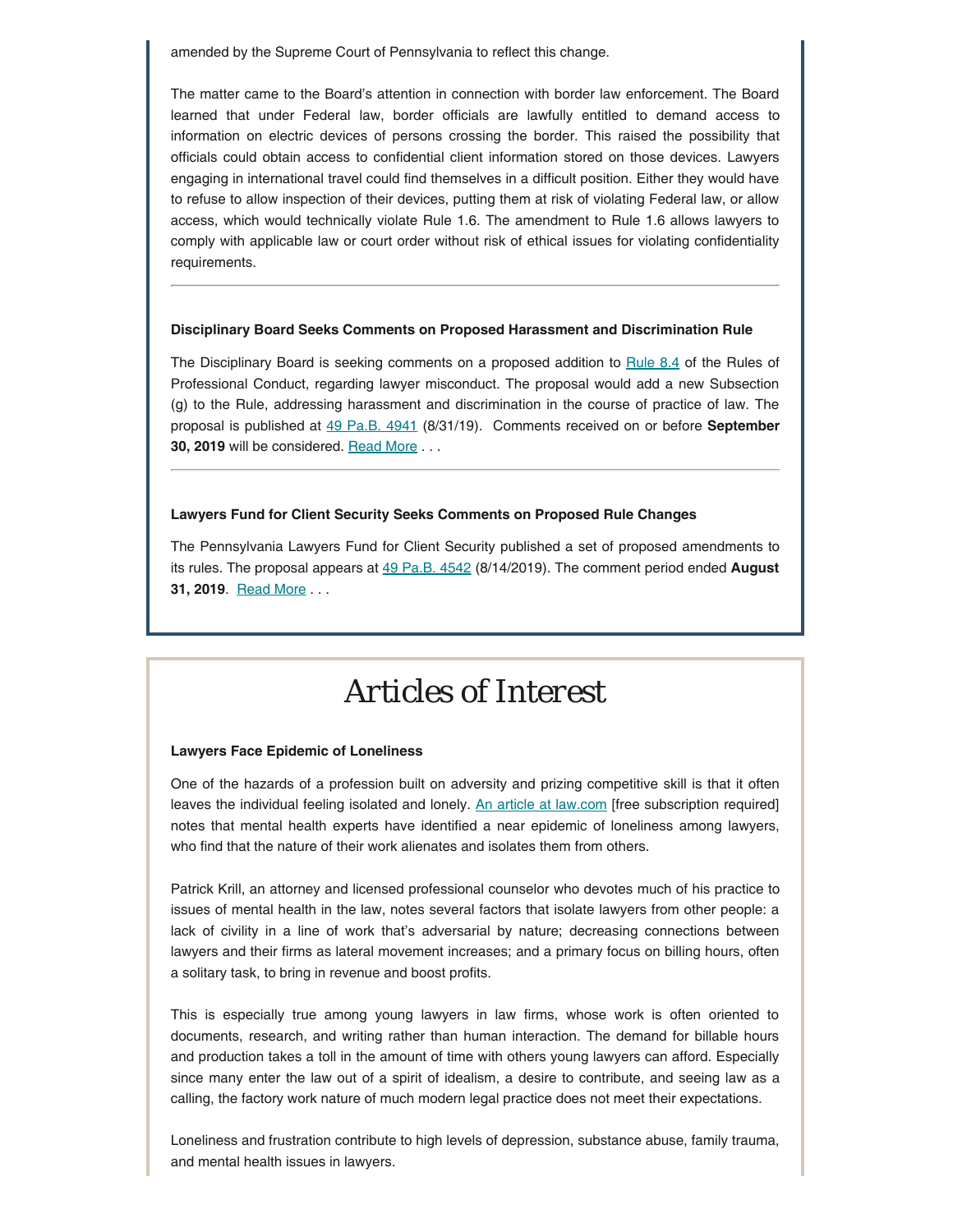The experts recommend to firms and employers a number of actions to reduce the isolation of legal staff. Some of these include training supervising lawyers in mentoring and leadership skills; formation of teams to increase interaction; and regular social events such as brown bag lunches to help people maintain contact with each other.

#### **Stars Get Benched: Former NFL Players who Became Lawyers and Judges**

As the National Football League begins to kick off its season, it's worth a moment to remember [former NFL players who went on to become lawyers and judges](https://www.law.com/2019/08/23/this-scotus-justice-isnt-the-only-nfl-player-who-became-a-lawyer/) [free subscription required], including:

- **[Byron "Whizzer" White,](https://en.wikipedia.org/wiki/Byron_White) who twice led the NFL in rushing for Pittsburgh and Detroit, then** served for 31 years on the United States Supreme Court;
- [Alan Page,](https://en.wikipedia.org/wiki/Alan_Page) Hall of Fame lineman for the Minnesota Vikings, then later sat on the Minnesota Supreme Court for 22 years; and
- [Dwayne Woodruff](https://en.wikipedia.org/wiki/Dwayne_Woodruff), star cornerback for the Pittsburgh Steelers, and a judge of the Allegheny County Court of Common Pleas since 2005.

### *Attorney Registration*

If you are a Pennsylvania attorney who has yet to complete the annual registration requirement, the last day to do so is Thursday, September 12, 2019 through the [UJS Portal](https://ujsportal.pacourts.us/Secure/AttorneyAnnualRegistration/PendingRegistrations.aspx).



Lawyers Concerned for Lawyers is a confidential and safe resource for Pennsylvania attorneys and their family members who may be struggling with their mental health or substance use. An astounding one in three legal professionals will face these issues at some point in their career. Over the past 32 years, LCL has confidentially assisted and supported thousands of individuals who have faced a myriad of challenges (including grief, stress, anxiety, depression, eating disorders, gambling problems, problematic alcohol or prescription drug use, etc.), helping them navigate through dark and difficult times. Members of our profession are dying because they are afraid or unable to ask for help. If you or someone you know is struggling, please call us. You may save a life. There is help and there is hope.